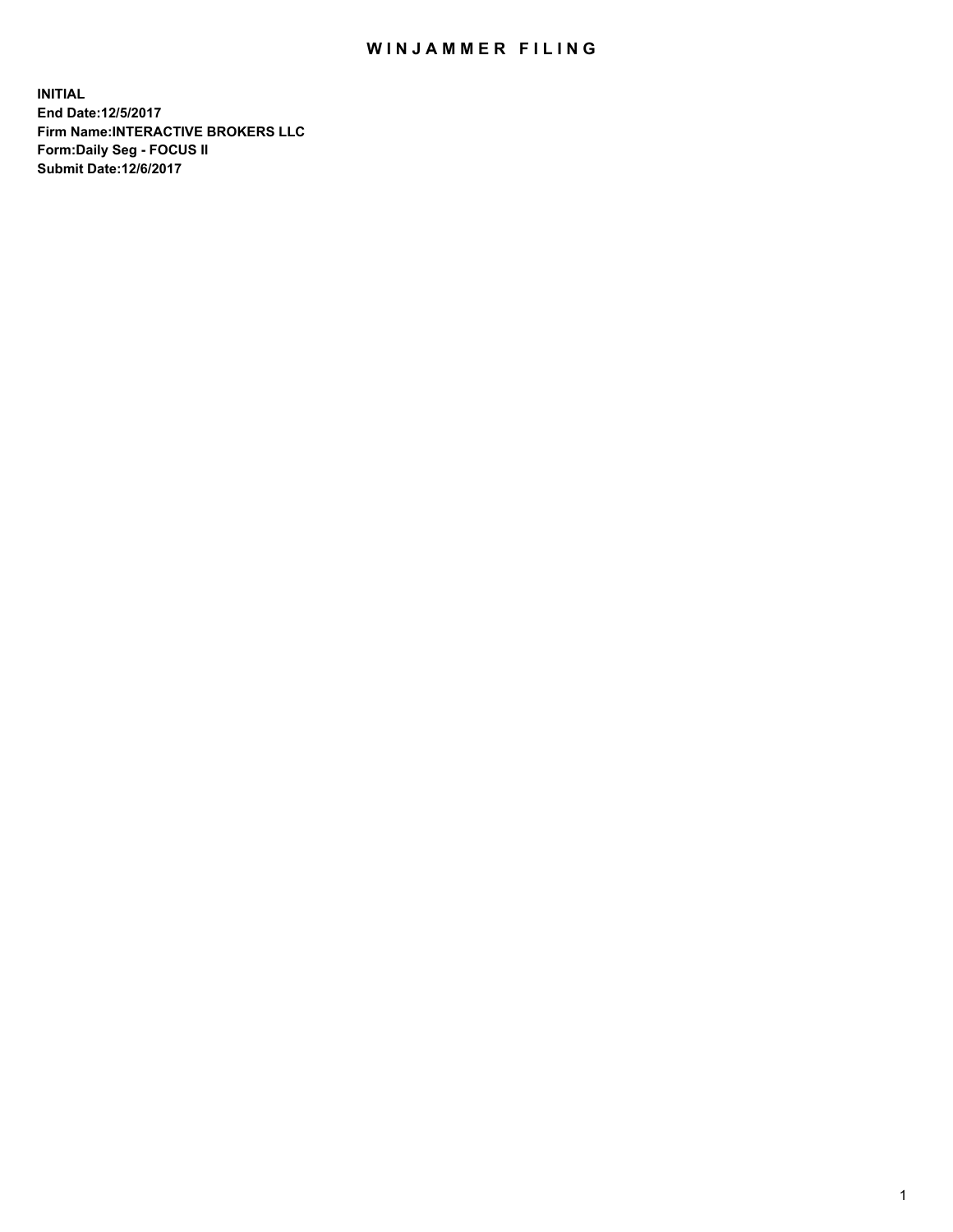## **INITIAL End Date:12/5/2017 Firm Name:INTERACTIVE BROKERS LLC Form:Daily Seg - FOCUS II Submit Date:12/6/2017 Daily Segregation - Cover Page**

| Name of Company<br><b>Contact Name</b><br><b>Contact Phone Number</b><br><b>Contact Email Address</b>                                                                                                                                                                                                                          | <b>INTERACTIVE BROKERS LLC</b><br><b>James Menicucci</b><br>203-618-8085<br>jmenicucci@interactivebrokers.c<br>om |
|--------------------------------------------------------------------------------------------------------------------------------------------------------------------------------------------------------------------------------------------------------------------------------------------------------------------------------|-------------------------------------------------------------------------------------------------------------------|
| FCM's Customer Segregated Funds Residual Interest Target (choose one):<br>a. Minimum dollar amount: ; or<br>b. Minimum percentage of customer segregated funds required:%; or<br>c. Dollar amount range between: and; or<br>d. Percentage range of customer segregated funds required between:% and%.                          | $\overline{\mathbf{0}}$<br>0<br>155,000,000 245,000,000<br>0 <sub>0</sub>                                         |
| FCM's Customer Secured Amount Funds Residual Interest Target (choose one):<br>a. Minimum dollar amount: ; or<br>b. Minimum percentage of customer secured funds required:%; or<br>c. Dollar amount range between: and; or<br>d. Percentage range of customer secured funds required between: % and %.                          | $\overline{\mathbf{0}}$<br>0<br>80,000,000 120,000,000<br>0 <sub>0</sub>                                          |
| FCM's Cleared Swaps Customer Collateral Residual Interest Target (choose one):<br>a. Minimum dollar amount: ; or<br>b. Minimum percentage of cleared swaps customer collateral required:% ; or<br>c. Dollar amount range between: and; or<br>d. Percentage range of cleared swaps customer collateral required between:% and%. | $\overline{\mathbf{0}}$<br>$\overline{\mathbf{0}}$<br>0 <sub>0</sub><br><u>00</u>                                 |

Attach supporting documents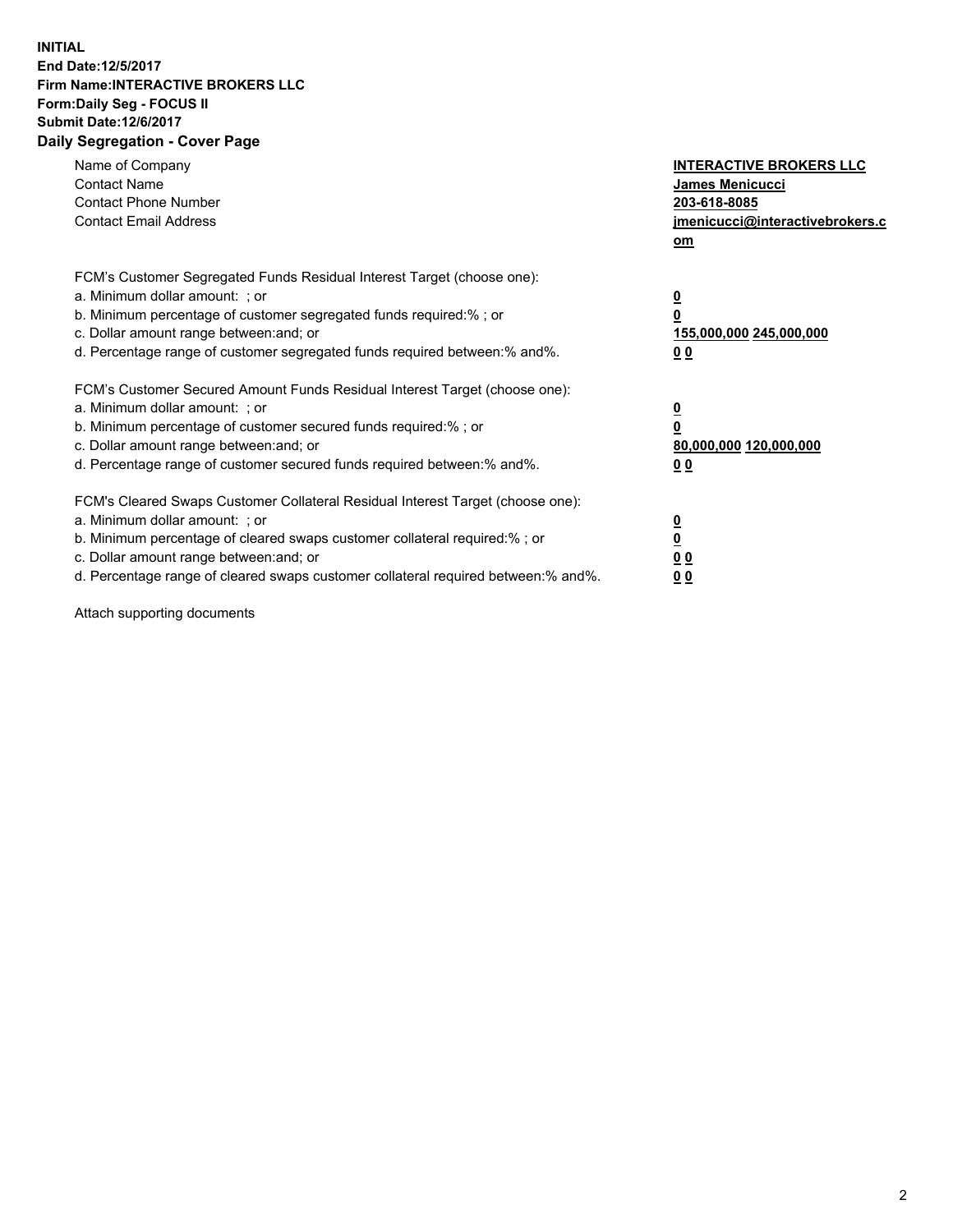## **INITIAL End Date:12/5/2017 Firm Name:INTERACTIVE BROKERS LLC Form:Daily Seg - FOCUS II Submit Date:12/6/2017**

|     | <b>Daily Segregation - Secured Amounts</b>                                                                                                                        |                                   |
|-----|-------------------------------------------------------------------------------------------------------------------------------------------------------------------|-----------------------------------|
|     | Foreign Futures and Foreign Options Secured Amounts                                                                                                               |                                   |
|     | Amount required to be set aside pursuant to law, rule or regulation of a foreign                                                                                  | $0$ [7305]                        |
|     | government or a rule of a self-regulatory organization authorized thereunder                                                                                      |                                   |
| 1.  | Net ledger balance - Foreign Futures and Foreign Option Trading - All Customers                                                                                   |                                   |
|     | A. Cash                                                                                                                                                           | 458,511,719 [7315]                |
|     | B. Securities (at market)                                                                                                                                         | $0$ [7317]                        |
| 2.  | Net unrealized profit (loss) in open futures contracts traded on a foreign board of trade                                                                         | 6,682,780 [7325]                  |
| 3.  | Exchange traded options                                                                                                                                           |                                   |
|     | a. Market value of open option contracts purchased on a foreign board of trade                                                                                    | 7,751 [7335]                      |
|     | b. Market value of open contracts granted (sold) on a foreign board of trade                                                                                      | -67,967 [7337]                    |
| 4.  | Net equity (deficit) (add lines 1.2. and 3.)                                                                                                                      | 465,134,283 [7345]                |
| 5.  | Account liquidating to a deficit and account with a debit balances - gross amount                                                                                 | 3,535 [7351]                      |
|     | Less: amount offset by customer owned securities                                                                                                                  | 0 [7352] 3,535 [7354]             |
| 6.  | Amount required to be set aside as the secured amount - Net Liquidating Equity                                                                                    | 465,137,818 [7355]                |
| 7.  | Method (add lines 4 and 5)                                                                                                                                        |                                   |
|     | Greater of amount required to be set aside pursuant to foreign jurisdiction (above) or line<br>6.                                                                 | 465,137,818 [7360]                |
|     | FUNDS DEPOSITED IN SEPARATE REGULATION 30.7 ACCOUNTS                                                                                                              |                                   |
| 1.  | Cash in banks                                                                                                                                                     |                                   |
|     | A. Banks located in the United States                                                                                                                             | 20,774,359 [7500]                 |
|     | B. Other banks qualified under Regulation 30.7                                                                                                                    | 0 [7520] 20,774,359 [7530]        |
| 2.  | Securities                                                                                                                                                        |                                   |
|     | A. In safekeeping with banks located in the United States                                                                                                         | 439,470,870 [7540]                |
|     | B. In safekeeping with other banks qualified under Regulation 30.7                                                                                                | 0 [7560] 439,470,870 [7570]       |
| 3.  | Equities with registered futures commission merchants                                                                                                             |                                   |
|     | A. Cash                                                                                                                                                           | $0$ [7580]                        |
|     | <b>B.</b> Securities                                                                                                                                              | $0$ [7590]                        |
|     | C. Unrealized gain (loss) on open futures contracts                                                                                                               | $0$ [7600]                        |
|     | D. Value of long option contracts                                                                                                                                 | $0$ [7610]                        |
|     | E. Value of short option contracts                                                                                                                                | 0 [7615] 0 [7620]                 |
| 4.  | Amounts held by clearing organizations of foreign boards of trade                                                                                                 |                                   |
|     | A. Cash                                                                                                                                                           | $0$ [7640]                        |
|     | <b>B.</b> Securities                                                                                                                                              | $0$ [7650]                        |
|     | C. Amount due to (from) clearing organization - daily variation                                                                                                   | $0$ [7660]                        |
|     | D. Value of long option contracts                                                                                                                                 | $0$ [7670]                        |
|     | E. Value of short option contracts                                                                                                                                | 0 [7675] 0 [7680]                 |
| 5.  | Amounts held by members of foreign boards of trade                                                                                                                |                                   |
|     | A. Cash                                                                                                                                                           | 132,777,294 [7700]                |
|     | <b>B.</b> Securities                                                                                                                                              | 0 [7710]                          |
|     | C. Unrealized gain (loss) on open futures contracts                                                                                                               | $-568,017$ [7720]                 |
|     | D. Value of long option contracts                                                                                                                                 | 7,751 [7730]                      |
|     | E. Value of short option contracts                                                                                                                                | -67,967 [7735] 132,149,061 [7740] |
| 6.  | Amounts with other depositories designated by a foreign board of trade                                                                                            | $0$ [7760]                        |
| 7.  | Segregated funds on hand                                                                                                                                          | $0$ [7765]                        |
| 8.  | Total funds in separate section 30.7 accounts                                                                                                                     | 592,394,290 [7770]                |
| 9.  | Excess (deficiency) Set Aside for Secured Amount (subtract line 7 Secured Statement                                                                               | 127,256,472 [7380]                |
| 10. | Page 1 from Line 8)                                                                                                                                               |                                   |
| 11. | Management Target Amount for Excess funds in separate section 30.7 accounts<br>Excess (deficiency) funds in separate 30.7 accounts over (under) Management Target | 80,000,000 [7780]                 |
|     |                                                                                                                                                                   | 47,256,472 [7785]                 |
|     |                                                                                                                                                                   |                                   |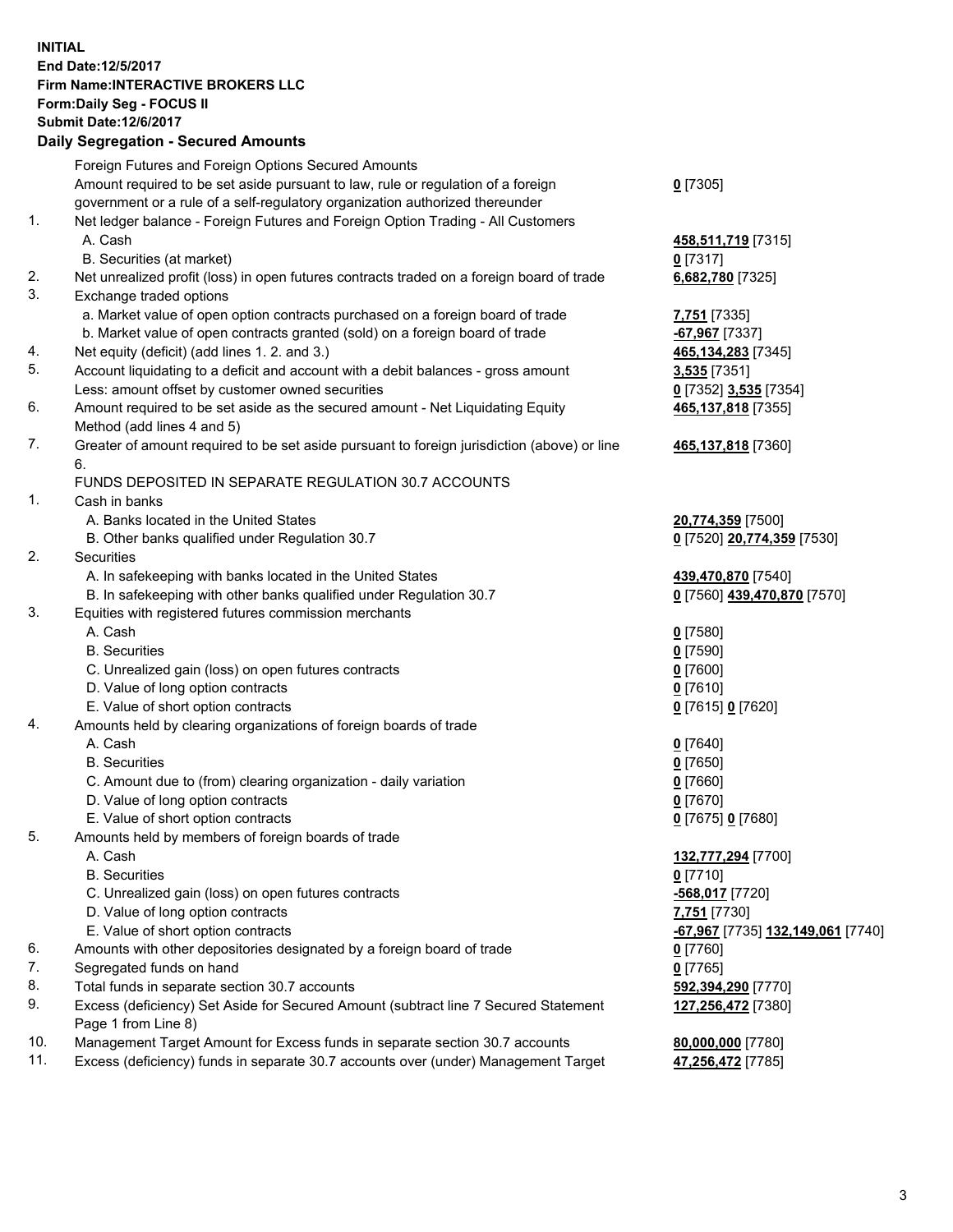**INITIAL End Date:12/5/2017 Firm Name:INTERACTIVE BROKERS LLC Form:Daily Seg - FOCUS II Submit Date:12/6/2017 Daily Segregation - Segregation Statement** SEGREGATION REQUIREMENTS(Section 4d(2) of the CEAct) 1. Net ledger balance A. Cash **4,541,332,750** [7010] B. Securities (at market) **0** [7020] 2. Net unrealized profit (loss) in open futures contracts traded on a contract market **-123,093,883** [7030] 3. Exchange traded options A. Add market value of open option contracts purchased on a contract market **147,673,384** [7032] B. Deduct market value of open option contracts granted (sold) on a contract market **-263,782,780** [7033] 4. Net equity (deficit) (add lines 1, 2 and 3) **4,302,129,471** [7040] 5. Accounts liquidating to a deficit and accounts with debit balances - gross amount **270,978** [7045] Less: amount offset by customer securities **0** [7047] **270,978** [7050] 6. Amount required to be segregated (add lines 4 and 5) **4,302,400,449** [7060] FUNDS IN SEGREGATED ACCOUNTS 7. Deposited in segregated funds bank accounts A. Cash **507,542,067** [7070] B. Securities representing investments of customers' funds (at market) **2,798,131,990** [7080] C. Securities held for particular customers or option customers in lieu of cash (at market) **0** [7090] 8. Margins on deposit with derivatives clearing organizations of contract markets A. Cash **23,662,068** [7100] B. Securities representing investments of customers' funds (at market) **1,280,966,365** [7110] C. Securities held for particular customers or option customers in lieu of cash (at market) **0** [7120] 9. Net settlement from (to) derivatives clearing organizations of contract markets **22,168,736** [7130] 10. Exchange traded options A. Value of open long option contracts **147,634,973** [7132] B. Value of open short option contracts **-263,719,384** [7133] 11. Net equities with other FCMs A. Net liquidating equity **0** [7140] B. Securities representing investments of customers' funds (at market) **0** [7160] C. Securities held for particular customers or option customers in lieu of cash (at market) **0** [7170] 12. Segregated funds on hand **0** [7150] 13. Total amount in segregation (add lines 7 through 12) **4,516,386,815** [7180] 14. Excess (deficiency) funds in segregation (subtract line 6 from line 13) **213,986,366** [7190] 15. Management Target Amount for Excess funds in segregation **155,000,000** [7194]

16. Excess (deficiency) funds in segregation over (under) Management Target Amount Excess

**58,986,366** [7198]